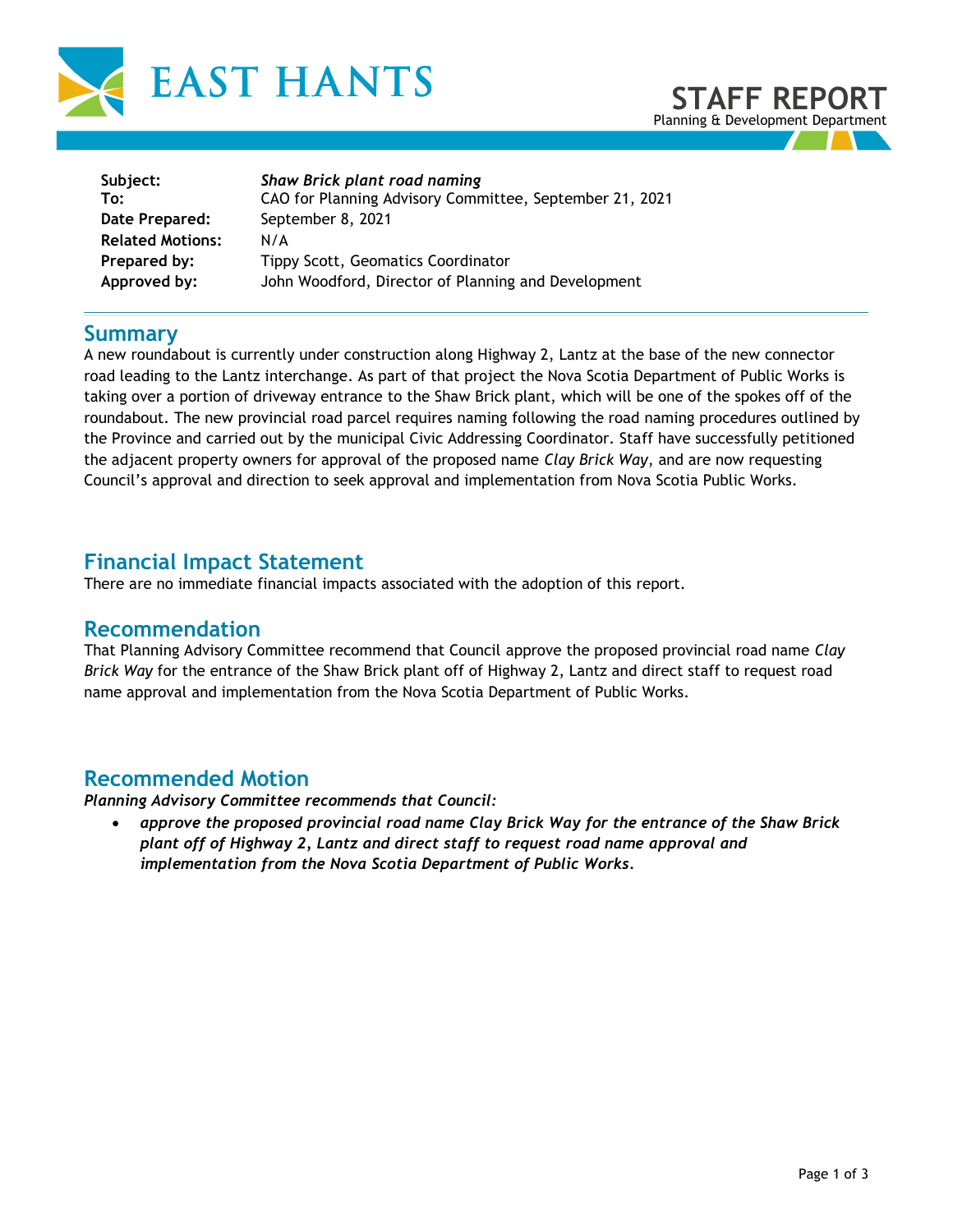# **Background**

A new roundabout is currently under construction along Highway 2, Lantz at the base of the new connector road leading to the Lantz interchange. As part of that project the Nova Scotia Department of Public Works is taking over a portion of driveway entrance to the Shaw Brick plant, which will be one of the spokes off of the roundabout. The new provincial road parcel requires naming, and as the connector road is to open in November, the name needs to be assigned as soon as possible so that proper signage directing traffic can be placed throughout the roundabout.



### **Summary**

As per the Civic Addressing Bylaw (P-800-1) the Civic Addressing Coordinator is responsible for the review, acceptance, or rejection of street names either via the subdivision process, or through a process of petitioning the property owners adjacent to the road. When the road to be named is a provincial road, the Nova Scotia Department of Public Works also requires the petition results be presented to Municipal Council for approval of the proposed road name. If Council approves, then staff are directed to request road name approval and implementation from the Nova Scotia Department of Public Works.

Staff have petitioned the three property owners affected by the road naming at PIDs 45086980, 45086964 and 45086998. A petition must receive 66.7% majority in favour of a name to be successful. The petition received a 100% majority vote in favour of *Clay Brick Way* as the proposed road name. The Civic Addressing Coordinator has reviewed the proposed name and has confirmed that it meets the Public Street and Private Road Naming Guidelines in the Civic Addressing Bylaw, and that it is not an existing name in the immediate surrounding area, nor the municipality as a whole.